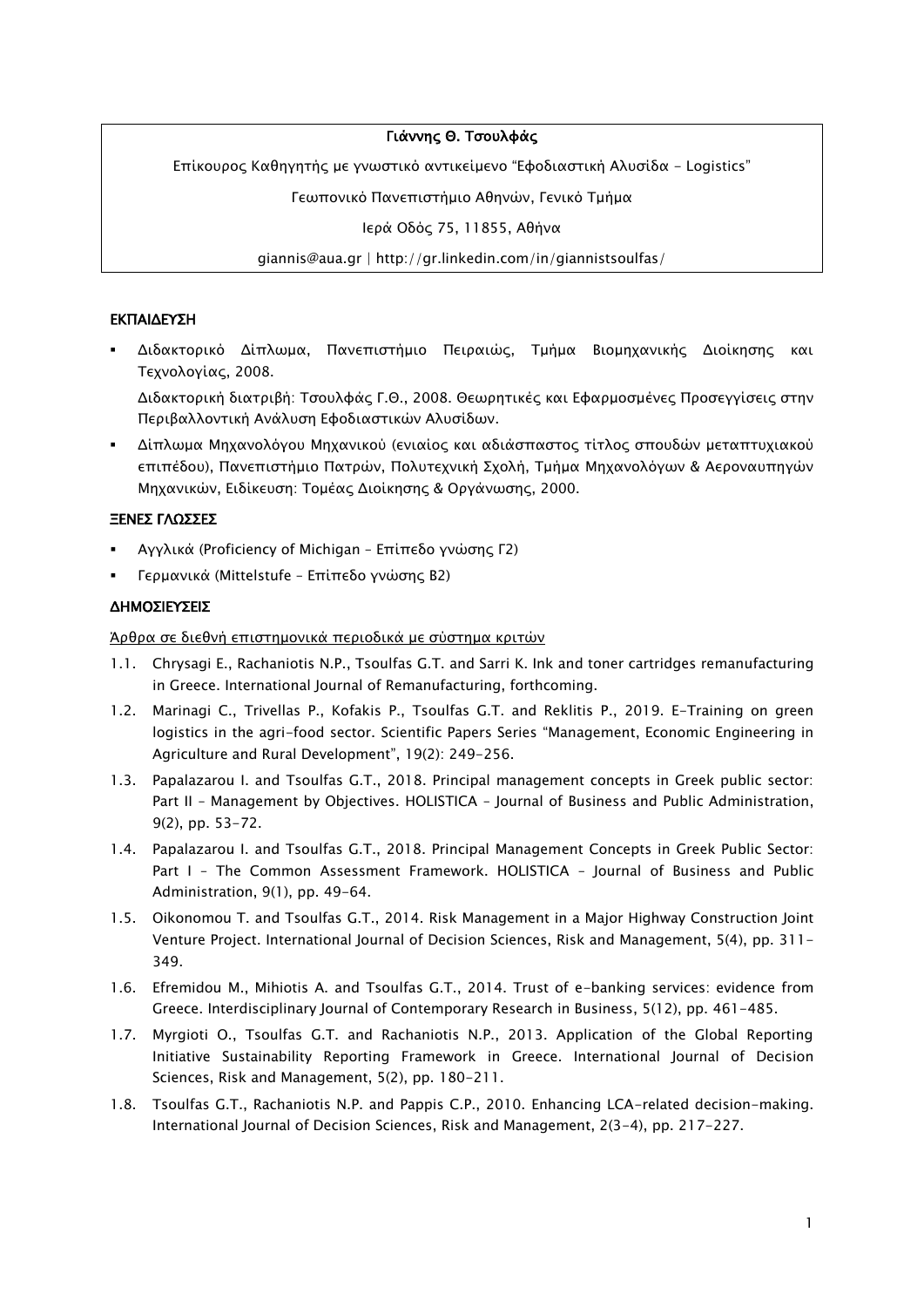- 1.9. Rachaniotis N.P., Pappis C.P., Tsoulfas G.T. and Dasaklis T., 2010. A multi-objective reassembling policy model and its implementation in the case of a network of personal computers. Computers & Mathematics with Applications, 59(1), pp. 391-398.
- 1.10. Tsoulfas G.T. and Pappis C.P., 2008. A model for Supply Chains environmental performance analysis and Decision Making. Journal of Cleaner Production, 16(15), pp. 1647-1657.
- 1.11. Tsoulfas G.T. and Pappis C.P., 2006. Environmental principles applicable to Supply Chain design and operation. Journal of Cleaner Production, 14(18), pp. 1593-1602.
- 1.12. Daniel S.E., Tsoulfas G.T., Pappis C.P. and Rachaniotis N.P., 2004. Aggregating and evaluating the results of different Environmental Impact Assessment methods. Ecological Indicators, 4(2), pp. 125-138.
- 1.13. Tsoulfas G.T., Pappis C.P. and Minner S., 2002. An environmental analysis of the Reverse Supply Chain of the SLI batteries. Resources, Conservation and Recycling, 36(2), pp. 135-154.

Κεφάλαια σε συλλογικούς τόμους

- 2.1. Trivellas P., Reklitis P., Marinagi C. and Tsoulfas G.T., 2019. Examining Gaps in Business and Logistics Skills and their Performance Implications in the Agrifood Supply Chain in Greece. In Kavoura A., Kefallonitis E. and Giovanis A., (eds.), 'Strategic Innovative Marketing and Tourism', Springer Proceedings in Business and Economics, Springer, pp. 199-205, ISBN: 978-3-030- 12452-6.
- 2.2. Rachaniotis N.P., Koutsoukis N.S., Mourmouris J.C. and Tsoulfas G.T., 2018. A bi-objective problem of scheduling fuel supply vessels. In Zeimpekis V., Aktas E., Bourlakis M. and Minis I., (eds.), 'Sustainable Freight Transport', Springer, pp. 47-61, ISBN: 978-3-319-62916-2.
- 2.3. Tsoulfas G.T. and Pappis C.P., 2012. Corporate Social Responsibility and Reporting. Ιn Madu C.N. and Kuei C.-H., (eds.), 'Handbook of Sustainability Management', World Scientific Publishing, pp. 39-64, ISBN: 978-981-4354-81-3.
- 2.4. Tsoulfas G.T. and Pappis C.P., 2012. Supply Chains and Sustainability. Ιn Madu C.N. and Kuei C.- H., (eds.), 'Handbook of Sustainability Management', World Scientific Publishing, pp. 335-352, ISBN: 978-981-4354-81-3.
- 2.5. Tsoulfas G.T., Pappis C.P. and Karacapilidis N.I., 2008. Applying web-based Collaborative Decision-Making in Reverse Logistics: the case of mobile phones. Ιn Wang H.-F., (ed.), 'Web-Based Green Products Life Cycle Management Systems: Reverse Supply Chain Utilization', Information Science Reference, pp. 401-415, ISBN: 978-1-60566-114-8.
- 2.6. Karacapilidis N.I., Pappis C.P. and Tsoulfas G.T., 2007. A web-based Collaborative Decision-Making tool for Life Cycle Interpretation. In Takata S. and Umeda Y., (eds.), 'Advances in Life Cycle Engineering for Sustainable Manufacturing Businesses', Springer, pp. 41-46, ISBN: 978-1- 84628-934-7.
- 2.7. Pappis C.P., Rachaniotis N.P. and Tsoulfas G.T., 2005. Recovery and reuse of maritime containers: the Blue Container Line case. In Flapper S.D.P., Van Nunen J.A.E.E. and Van Wassenhove L.N., (eds.), 'Managing Closed-Loop Supply Chains', Springer, pp. 57-63, ISBN: 3- 540-40698-0.
- 2.8. Pappis C.P., Daniel S.E. and Tsoulfas G.T., 2004. LCA for evaluating end-of-life options of spent products. In Dekker R., Fleischmann M., Inderfurth K. and Van Wassenhove L.N., (eds.), 'Reverse Logistics', Springer, pp. 333-356, ISBN: 3-540-40696-4.
- 2.9. Krikke H.R., Pappis C.P., Tsoulfas G.T. and Bloemhof-Ruwaard J., 2002. Extended design principles for Closed Loop Supply Chains: optimising economic, logistic and environmental performance. In Klose A., Speranza M.G. and Van Wassenhove L.N., (eds.), 'Quantitative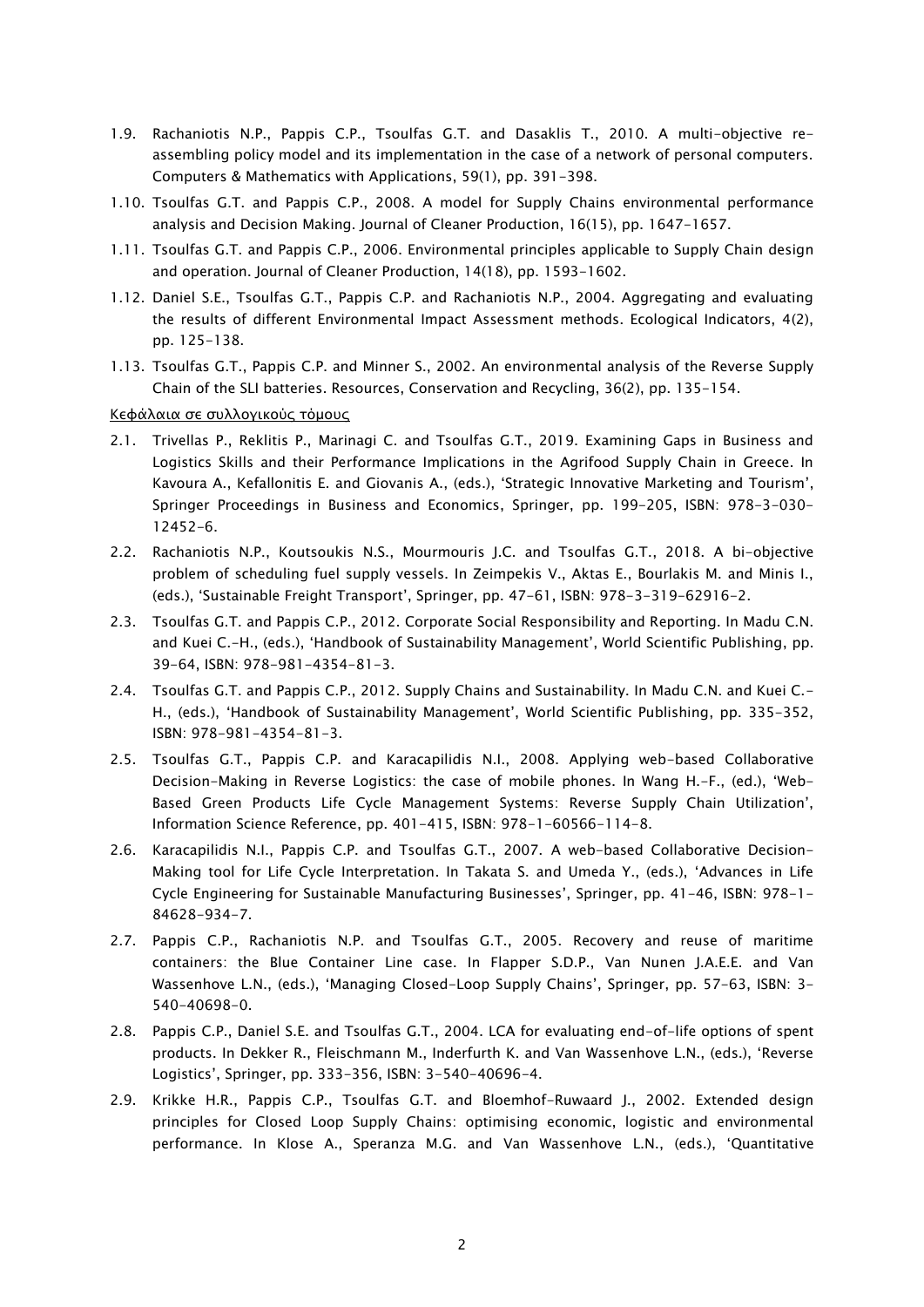approaches to Distribution Logistics and Supply Chain Management', Springer, pp. 61-74, ISBN: 3-540-43690-1.

Άρθρα σε πρακτικά συνεδρίων έπειτα από κρίση

- 3.1. Tsoulfas G.T., 2018. Contextualising gamification in the case of supply chain management. Proceedings of the 8th International conference on Management, Economics and Humanities, 7- 9 December 2018, Barcelona, Spain.
- 3.2. Dasaklis T., Tsoulfas G.T. and Pappis C.P., 2007. Synthesis of environmental and economic criteria for the appraisal of alternative Supply Chains scenarios: a case study. Proceedings of the SECOTOX Conference and the International Conference on Environmental Management, Engineering, Planning and Economics, 24-28 June 2007, Skiathos, Greece, pp. 2347-2352, ISBN: 978-960-89818-1-2.
- 3.3. Tsoulfas G.T., Dasaklis T. and Pappis C.P., 2007. Identifying success factors for Reverse Logistics activities. Proceedings of the International ECO-X Conference, 9-11 May 2007, Vienna, Austria, pp. 39-46, ISBN: 978-3-200-00920-2.
- 3.4. Tsoulfas G.T., Pappis C.P. and Dasaklis T., 2006. Enhancing the contribution of Life Cycle Interpretation to environmental analysis and Decision Making. Proceedings of the 12th Annual International Sustainable Development Research Conference, 6-8 April 2006, Hong Kong, Hong Kong, ISBN: 962-7589-27-6.
- 3.5. Pappis C.P. and Tsoulfas G.T., 2006. Application of environmental indicators in Supply Chains performance analysis. Proceedings of the 14th International Working Seminar on Production Economics, 20-24 February 2006, Innsbruck, Austria, pp. 323-335.
- 3.6. Tsoulfas G.T. and Pappis C.P., 2003. Analysis of environmental parameters in Closed-Loop Supply Chains design. Proceedings of the 8th Conference on Environmental Science and Technology, 8-10 September 2003, Lemnos, Greece, pp. 840-847, ISBN: 960-7475-24-0.
- 3.7. Tsoulfas G.T. and Pappis C.P., 2001. Application of environmental principles to reverse supply chains. Proceedings of the 3rd Aegean Conference, 19-22 May 2001, Tinos, Greece, pp. 59-68.

Ανακοινώσεις σε συνέδρια

- 4.1. Τριβέλλας Π., Ρεκλείτης Π., Μαρινάγη Κ. και Τσουλφάς Γ.Θ., 2018. Δεξιότητες Εφοδιαστικής & Πράσινες Πρακτικές στη Διαχείριση της Εφοδιαστικής Αλυσίδας της Αγροδιατροφής. 15ο Πανελλήνιο Συνέδριο Αγροτικής Οικονομίας, 1-2 Νοεμβρίου 2018, Θεσσαλονίκη.
- 4.2. Ρεκλείτης Π., Τριβέλλας Π., Μαρινάγη Κ. και Τσουλφάς Γ.Θ., 2018. Διαχείριση Πράσινης Καινοτομίας στις Εφοδιαστικές Αλυσίδες Αγροδιατροφής. 15ο Πανελλήνιο Συνέδριο Αγροτικής Οικονομίας, 1-2 Νοεμβρίου 2018, Θεσσαλονίκη.
- 4.3. Τσακάλη Ε. και Τσουλφάς Γ.Θ., 2018. Exploring the benefits from the use of Gamification in the workplace. 17ο Πανελλήνιο Συνέδριο Ένωσης Ελλήνων Φυσικών, 15-18 Μαρτίου 2018, Θεσσαλονίκη.
- 4.4. Daniel S.E., Pappis C.P. and Tsoulfas G.T., 2007. A comparative analysis of different versions of the EDIP Life Cycle Impact Assessment method. EURO XXII Conference, 8-11 July 2007, Prague, Czech Republic.
- 4.5. Dasaklis T., Tsoulfas G.T. and Pappis C.P., 2007. Assessing elements affecting Reverse Logistics operation and success. EURO XXII Conference, 8-11 July 2007, Prague, Czech Republic.
- 4.6. Pappis C.P., Tsoulfas G.T. and Dasaklis T., 2007. Supply Chains performance analysis using environmental indicators: a case study. AIRO Winter 2007 Conference, 5-9 February 2007, Cortina d'Ampezzo, Dolomites, Italy.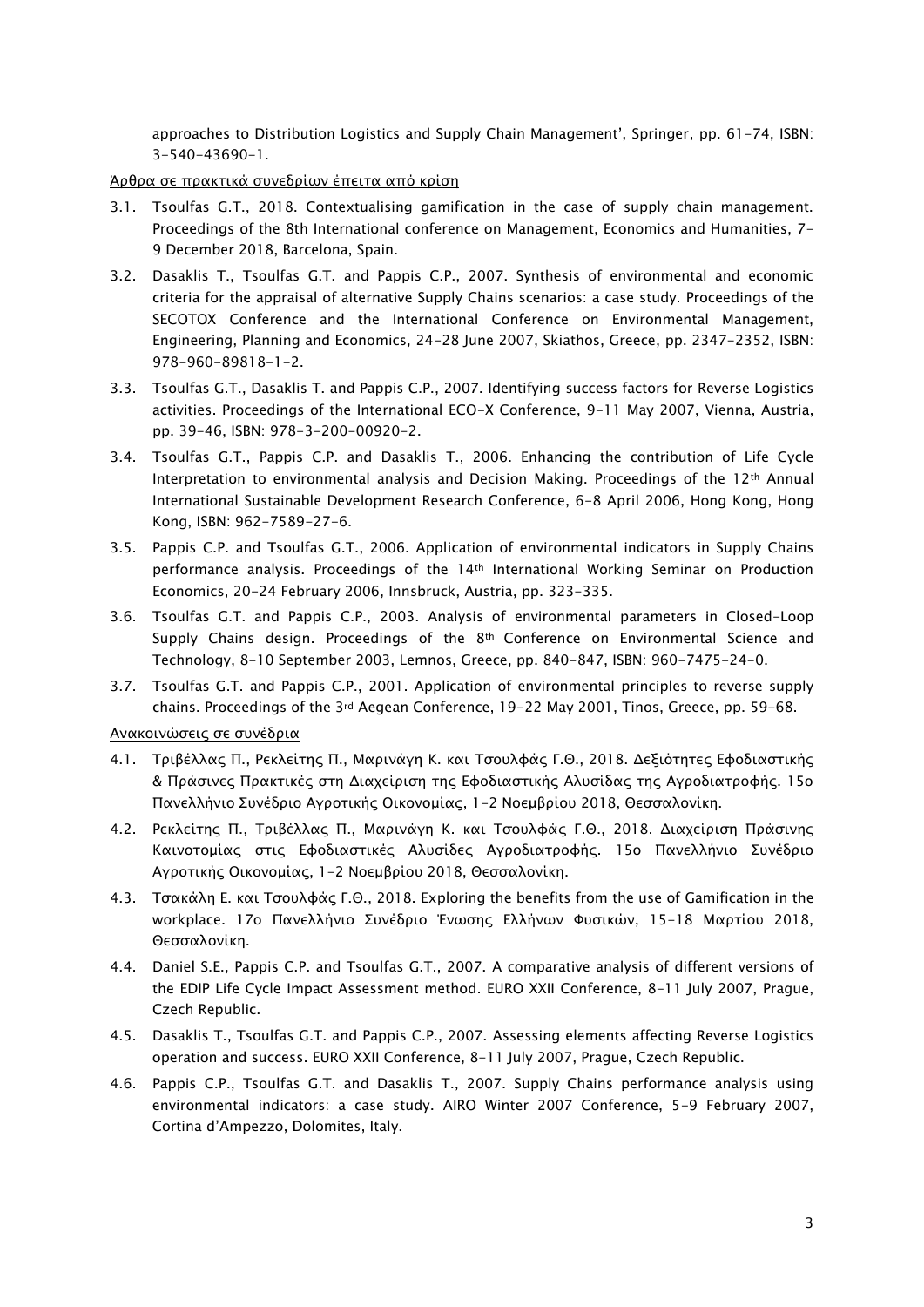- 4.7. Pappis C.P., Tsoulfas G.T. and Dasaklis T., 2006. Assessing alternative Reverse Logistics policies for the recovery of used mobile phones. EURO XXI Conference, 2-5 July 2006, Reykjavik, Iceland.
- 4.8. Rachaniotis N.P., Dasaklis T., Pappis C.P. and Tsoulfas G.T., 2006. Environmental Assessment of re-assembling policies: The case of personal computers. EURO XXI Conference, 2-5 July 2006, Reykjavik, Iceland.
- 4.9. Karacapilidis N.I., Pappis C.P. and Tsoulfas G.T., 2005. Collaborative elaboration and use of environmental principles: A computer-supported framework. International Conference on Operations Research Applications in Infrastructure Development, 27-29 December 2005, Bangalore, India.
- 4.10. Rachaniotis N.P., Pappis C.P., Tsoulfas G.T. and Inderfurth K., 2004. Optimizing the performance value of computers with deteriorating components. EURO XX Conference, 4-7 July 2004, Rhodes, Greece.
- 4.11. Tsoulfas G.T. and Pappis C.P., 2003. Indicators for the environmental appraisal of Closed-Loop Supply Chains. AIRO 2003 Conference, 2-5 September 2003, Venice, Italy.
- 4.12. Tsoulfas G.T., Daniel S.E. and Pappis C.P., 2003. Environmental analysis of SLI batteries: Life Cycle Interpretation. EURO XIX Conference, 6-10 July 2003, Istanbul, Turkey.
- 4.13. Tsoulfas G.T., Pappis C.P. and Daniel S.E., 2002. Assessment parameters for the measurement of the environmental performance of Supply Chains. IFORS 2002 Conference, 8-12 July 2002, Edinburgh, Scotland.
- 4.14. Tsoulfas G.T., Pappis C.P. and Daniel S.E., 2002. The use of Decision-Making tools in the Interpretation phase of Life Cycle Analysis of Extended Supply Chains. IFORS 2002 Conference, 8-12 July 2002, Edinburgh, Scotland.
- 4.15. Maniatis A., Pappis C.P. and Tsoulfas G.T., 2001. Reverse Logistics applications in e-commerce. EURO XVIII Conference, 9-11 July 2001, Rotterdam, The Netherlands.
- 4.16. Tsoulfas G.T., Daniel S.E., Pappis C.P. and Rachaniotis N.P., 2001. Aggregating and evaluating the results of different Environmental Impact Assessment methods. EURO XVIII Conference, 9-11 July 2001, Rotterdam, The Netherlands.

Άλλες επιστημονικές δημοσιεύσεις

- 5.1. Tsoulfas G.T., 2014. DTP513 Operations, Supply Chains & Project Management Study Guide [2nd edition 2015, 3rd edition 2016] (in Greek). Open University of Cyprus.
- 5.2. Pappis C.P., Rachaniotis N.P. and Tsoulfas G.T., 2003. Scheduling jobs with deteriorating processing times and decreasing values. Funded by the Research Centre of the University of Piraeus.

Επιμέλεια βιβλίων

6.1. Robbins S.P., Decenzo D.A. and Coulter M., 2017. Διοίκηση επιχειρήσεων - Αρχές και εφαρμογές, 10<sup>η</sup> έκδοση. Επιμέλεια της ελληνικής έκδοσης: Ραχανιώτης Ν.Π. και Τσουλφάς Γ.Θ., Αθήνα: Κριτική.

Σύνολα Ετεροαναφορών: 350+ (Scopus)

### ΚΥΡΙΑ ΑΚΑΔΗΜΑΪΚΗ ΘΕΣΗ

▪ Επίκουρος Καθηγητής με γνωστικό αντικείμενο "Εφοδιαστική Αλυσίδα - Logistics" στο Γεωπονικό Πανεπιστήμιο Αθηνών, Γενικό Τμήμα, (2019-)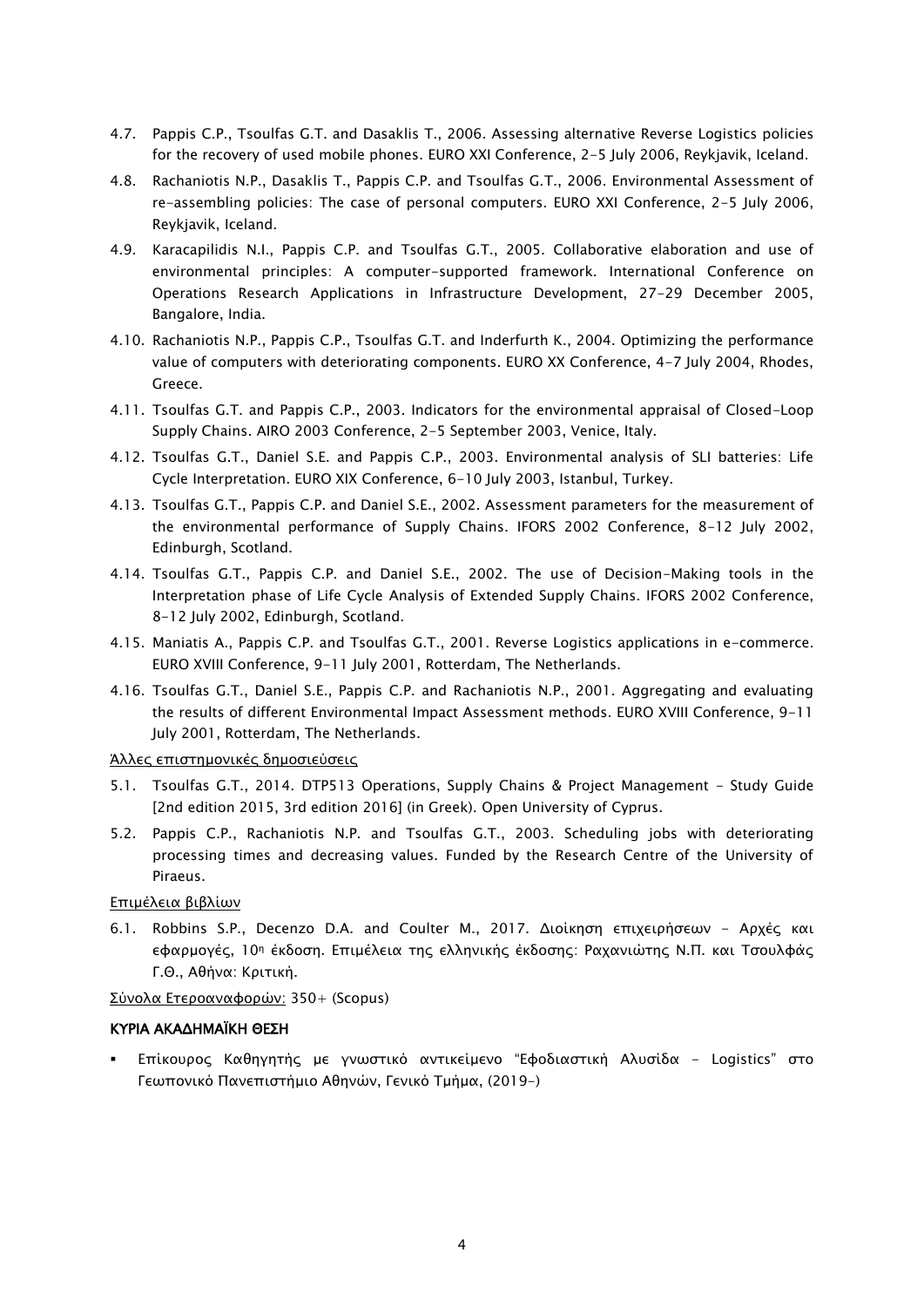# ΑΚΑΔΗΜΑΪΚΕΣ ΣΥΝΕΡΓΑΣΙΕΣ

Τρέχουσες

- Μέλος Συνεργαζόμενου Εκπαιδευτικού Προσωπικού, Σχολή Κοινωνικών Επιστημών του Ελληνικού Ανοικτού Πανεπιστημίου, μεταπτυχιακό πρόγραμμα σπουδών 'Master in Business Administration', (2012-).
- Μέλος Συνεργαζόμενου Εκπαιδευτικού Προσωπικού, Σχολή Οικονομικών Επιστημών και Διοίκησης του Ανοικτού Πανεπιστημίου Κύπρου, μεταπτυχιακό πρόγραμμα σπουδών 'Διοίκηση, Τεχνολογία και Ποιότητα', (2014-).
- Μέλος Συνεργαζόμενου Εκπαιδευτικού Προσωπικού, Σχολή Οικονομικών Επιστημών και Διοίκησης του Ανοικτού Πανεπιστημίου Κύπρου, προπτυχιακό πρόγραμμα σπουδών 'Διοίκηση Επιχειρήσεων', (2015-).
- Μέλος Συνεργαζόμενου Εκπαιδευτικού Προσωπικού, Πανεπιστήμιο Λευκωσίας, μεταπτυχιακό πρόγραμμα σπουδών 'Master in Business Administration', (2017-).

Παλαιότερες

- Επίκουρος Καθηγητής με γνωστικό αντικείμενο "Εφοδιαστική Αλυσίδα Logistics" στο ΤΕΙ Στερεάς Ελλάδας, Τμήμα Διοίκησης Συστημάτων Εφοδιασμού, (2017-2019).
- Μέλος Συνεργαζόμενου Εκπαιδευτικού Προσωπικού, Σχολή Κοινωνικών Επιστημών του Ελληνικού Ανοικτού Πανεπιστημίου, προπτυχιακό πρόγραμμα σπουδών 'Διοίκηση Επιχειρήσεων και Οργανισμών', (2009-2012).

# ΣΥΜΜΕΤΟΧΕΣ ΣΕ ΕΡΕΥΝΗΤΙΚΑ ΠΡΟΓΡΑΜΜΑΤΑ ΚΑΙ ΕΡΓΑ

Τρέχουσες

- Γεωπονικό Πανεπιστήμιο Αθηνών, Γενικό Τμήμα
	- o Επιστημονικός Υπεύθυνος "MSc in Sustainable Food Production Systems (STEPS)", 15/01/2019 –, Πρόγραμμα Erasmus+, (χρηματοδοτείται από την Ευρωπαϊκή Ένωση).
	- o Επιστημονικός Συνεργάτης "Καινοτομικό εργαλείο βελτιστοποίησης δικτύου αεροπορικών άγονων γραμμών σύνδεσης ελληνικών νησιών", 01/04/2019 -, Ενιαία Δράση Κρατικών Ενισχύσεων Έρευνας, Τεχνολογικής Ανάπτυξης και Καινοτομίας "ΕΡΕΥΝΩ – ΔΗΜΙΟΥΡΓΩ – ΚΑΙΝΟΤΟΜΩ", (χρηματοδοτείται από το Επιχειρησιακό Πρόγραμμα Ανταγωνιστικότητα Επιχειρηματικότητα και Καινοτομία 2014-2020).
	- o Επιστημονικός Συνεργάτης "Σύστημα έξυπνης δρομολόγησης διανομής σε αστικό περιβάλλον", 01/04/2019 -, Ενιαία Δράση Κρατικών Ενισχύσεων Έρευνας, Τεχνολογικής Ανάπτυξης και Καινοτομίας "ΕΡΕΥΝΩ – ΔΗΜΙΟΥΡΓΩ – ΚΑΙΝΟΤΟΜΩ", (χρηματοδοτείται από το Επιχειρησιακό Πρόγραμμα Ανταγωνιστικότητα Επιχειρηματικότητα και Καινοτομία 2014- 2020).

# Παλαιότερες

- ΤΕΙ Στερεάς Ελλάδας, Τμήμα Διοίκησης Συστημάτων Εφοδιασμού:
	- o Επιστημονικός Συνεργάτης "Green logistics in Cereals/Rice Sector", 20/02/2018 31/07/2018, Πρόγραμμα Erasmus+, (χρηματοδοτήθηκε από την Ευρωπαϊκή Ένωση και εθνικούς πόρους).
- Ελληνικό Ανοικτό Πανεπιστήμιο:
	- o Επιστημονικός Συνεργάτης "Μελέτη ένταξης του Γραφείου Διασύνδεσης στη Δομή Απασχόλησης και Σταδιοδρομίας – Αποτύπωση υφιστάμενης κατάστασης & Σχεδιασμός αναβάθμισης", 01/04/2011 – 31/03/2012, Πράξη "Δικτύωση και Αναβάθμιση Γραφείου